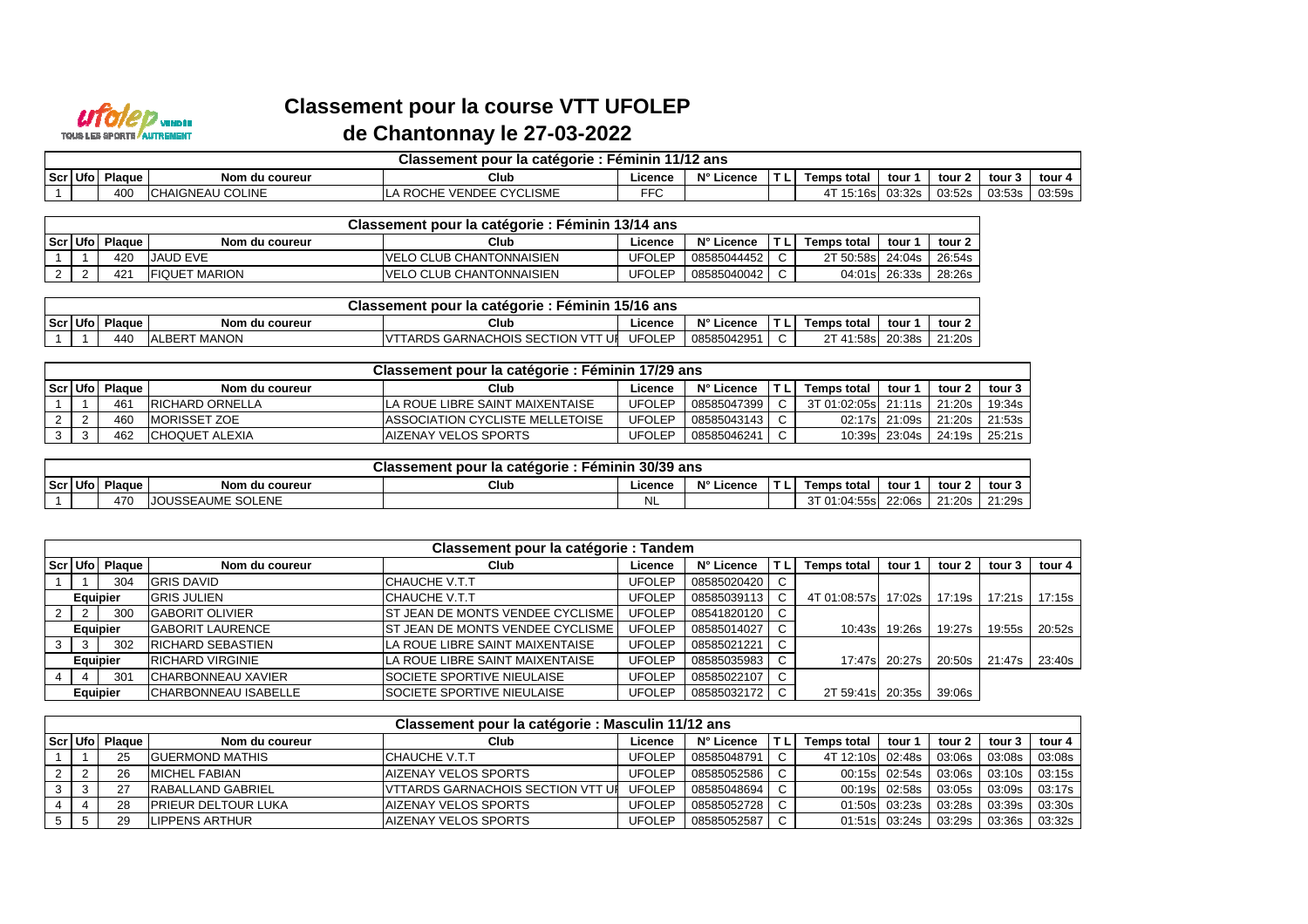| 6               | 6  | 32 | <b>JUBIN WILLIAM S</b>        | <b>VTTARDS GARNACHOIS SECTION VTT UI</b> | <b>UFOLEP</b> | 08585052237 | C |                  | 01:54s 03:27s | 03:33s | 03:34s | 03:30s |
|-----------------|----|----|-------------------------------|------------------------------------------|---------------|-------------|---|------------------|---------------|--------|--------|--------|
|                 |    | 33 | JOUSSEAUME GABRIEL            | SOCIETE VELOCIPEDIQUE FONTENAY           | <b>UFOLEP</b> | 08585052572 | C | 01:58s           | 03:19s        | 03:33s | 03:41s | 03:35s |
| 8               | 8  | 31 | <b>BLOT RAPHAEL</b>           | CHAUCHE V.T.T                            | <b>UFOLEP</b> | 08585053594 | C |                  | 02:05s 03:15s | 03:40s | 03:42s | 03:38s |
| 9               | 9  | 30 | <b>GUILLET MAEL</b>           | AIZENAY VELOS SPORTS                     | <b>UFOLEP</b> | 08585052727 | C | 02:09s           | 03:20s        | 03:39s | 03:41s | 03:39s |
| 10 <sup>°</sup> | 10 | 35 | <b>HALLET ELWEN</b>           | CHAUCHE V.T.T                            | <b>UFOLEP</b> | 08585053588 | C |                  | 02:14s 03:38s | 03:47s | 03:28s | 03:31s |
| 11              | 11 | 34 | <b>BROSSARD LEO</b>           | <b>VELO CLUB CHANTONNAISIEN</b>          | <b>UFOLEP</b> | 08585047541 | C | 02:47s           | 03:35s        | 03:47s | 03:49s | 03:46s |
| 12              |    | 43 | <b>BILLAUD-GRANDET PIERRE</b> | LA ROCHE VENDEE CYCLISME                 | <b>FFC</b>    |             |   | 02:49s           | 03:43s        | 03:45s | 03:45s | 03:46s |
| 13              |    | 51 | TRICOT NINO                   | <b>VC HERBRETAIS</b>                     | <b>FFC</b>    |             |   |                  | 02:53s 03:41s | 03:45s | 03:53s | 03:44s |
| 14              |    | 40 | <b>BUTAYE YLAN</b>            | <b>VELO CLUB CHANTONNAISIEN</b>          | <b>UFOLEP</b> |             |   | 03:00s           | 03:30s        | 03:33s | 04:12s | 03:55s |
| 15              | 12 | 37 | <b>AVRIL NATHANAEL</b>        | AIZENAY VELOS SPORTS                     | <b>UFOLEP</b> | 08585052725 | C | 03:22s           | 03:37s        | 03:56s | 04:04s | 03:55s |
| 16              | 13 | 41 | <b>GAGNEUX BENJAMIN</b>       | VELO CLUB CHANTONNAISIEN                 | <b>UFOLEP</b> | 08585052509 | C | 03:24s           | 03:52s        | 03:49s | 04:05s | 03:48s |
|                 | 14 | 36 | <b>BURGAUD NOE</b>            | <b>VELO CLUB DES OLONNES</b>             | <b>UFOLEP</b> | 08585048295 | C | 03:26s           | 03:40s        | 04:09s | 03:58s | 03:49s |
| 18              |    | 47 | <b>PINEAU CESAR</b>           | <b>VC HERBRETAIS</b>                     | <b>FFC</b>    |             |   | 03:29s           | 03:55s        | 03:50s | 04:09s | 03:45s |
| 19              | 15 | 39 | <b>BROUSSEAU ARTHUR</b>       | CHAUCHE V.T.T                            | <b>UFOLEP</b> | 08585053591 | C | 03:33s           | 03:48s        | 04:02s | 04:02s | 03:51s |
| 20              |    | 44 | <b>BONNET SACHA</b>           | LA ROCHE VENDEE CYCLISME                 | <b>FFC</b>    |             |   | 03:41 s          | 04:00s        | 03:53s | 03:57s | 04:01s |
| 21              |    | 46 | <b>MARTIN TOM</b>             | AIZENAY VELOS SPORTS-FFC                 | <b>FFC</b>    |             |   | 3T 12:15s        | 03:56s        | 04:03s | 04:16s |        |
| 22              |    | 48 | <b>REMAUD NATHAN</b>          | <b>VC HERBRETAIS</b>                     | <b>FFC</b>    |             |   | 00:16s           | 04:03s        | 04:14s | 04:14s |        |
| 23              |    | 45 | <b>CHENEAU ROBIN</b>          | AIZENAY VELOS SPORTS-FFC                 | <b>FFC</b>    |             |   | 00:21s           | 04:02s        | 04:12s | 04:22s |        |
| 24              | 16 | 38 | <b>BERTRAND EVAN</b>          | <b>VELO CLUB CHANTONNAISIEN</b>          | <b>UFOLEP</b> | 08585042952 | C | 00:24s           | 03:42s        | 04:15s | 04:42s |        |
| 25              | 17 | 42 | <b>MOYNNERAUX MATHEO</b>      | <b>VELO CLUB DES OLONNES</b>             | <b>UFOLEP</b> | 08585052554 | C |                  | 00:55s 03:58s | 04:18s | 04:54s |        |
| 26              |    | 50 | <b>ROBIN SIMON</b>            | AIZENAY VELOS SPORTS-FFC                 | <b>FFC</b>    |             |   | 2T 07:31s 03:45s |               | 03:46s |        |        |

|     | Classement pour la catégorie : Masculin 13/14 ans |        |                          |                                          |               |             |    |                    |        |        |  |  |  |  |
|-----|---------------------------------------------------|--------|--------------------------|------------------------------------------|---------------|-------------|----|--------------------|--------|--------|--|--|--|--|
| Scr | Ufo                                               | Plaque | Nom du coureur           | Club                                     | Licence       | N° Licence  | ΤL | <b>Temps total</b> | tour 1 | tour 2 |  |  |  |  |
|     |                                                   | 115    | <b>MAROT REMY</b>        | <b>VELO CLUB CHANTONNAISIEN</b>          | <b>UFOLEP</b> | 08585052511 | C  | 2T 30:45s          | 14:49s | 15:56s |  |  |  |  |
| 2   | 2                                                 | 113    | <b>GUILLET ENZO</b>      | LA ROUE LIBRE SAINT MAIXENTAISE          | <b>UFOLEP</b> | 08585037838 | C  | 00:29s             | 15:46s | 15:28s |  |  |  |  |
| 3   | 3                                                 | 111    | <b>RICHARD TIMEO</b>     | LA ROUE LIBRE SAINT MAIXENTAISE          | <b>UFOLEP</b> | 08585033356 | C  | 01:53s             | 15:49s | 16:49s |  |  |  |  |
| 4   | 4                                                 | 114    | <b>BARON JULES</b>       | CHAUCHE V.T.T                            | <b>UFOLEP</b> | 08585047964 | C  | 03:09s             | 16:55s | 16:59s |  |  |  |  |
| 5   | 5                                                 | 116    | <b>MERIAU HELIOS</b>     | LA ROUE LIBRE SAINT MAIXENTAISE          | <b>UFOLEP</b> | 08585047398 | C  | 03:11s             | 16:58s | 16:58s |  |  |  |  |
| 6   |                                                   | 132    | <b>CHAIGNEAU PIERRE</b>  | LA ROCHE VENDEE CYCLISME                 | <b>FFC</b>    |             |    | 03:12s             | 17:03s | 16:54s |  |  |  |  |
| 7   |                                                   | 131    | <b>BEGUE TIM</b>         | LA ROCHE VENDEE CYCLISME                 | <b>FFC</b>    |             |    | 03:13s             | 17:05s | 16:53s |  |  |  |  |
| 8   | 6                                                 | 117    | DAUSQUE NOAH             | VELO CLUB DES OLONNES                    | <b>UFOLEP</b> | 08585048296 | C  | 03:27s             | 17:00s | 17:12s |  |  |  |  |
| 9   |                                                   | 118    | <b>CHATAIGNER LOUIS</b>  | <b>VELO CLUB CHANTONNAISIEN</b>          | <b>UFOLEP</b> | 08585045373 | C  | 04:07s             | 17:06s | 17:46s |  |  |  |  |
| 10  |                                                   | 133    | <b>FAURE BENJAMIN</b>    | <b>VC HERBRETAIS</b>                     | <b>FFC</b>    |             |    | 04:11s             | 17:12s | 17:44s |  |  |  |  |
| 11  | 8                                                 | 120    | <b>GOBARD LOUIS</b>      | <b>VELO CLUB CHANTONNAISIEN</b>          | <b>UFOLEP</b> | 08585053762 | C  | 05:00s             | 18:06s | 17:39s |  |  |  |  |
| 12  | 9                                                 | 119    | <b>TURPAUD SACHA</b>     | SOCIETE VELOCIPEDIQUE FONTENAY           | <b>UFOLEP</b> | 08585045031 | C  | 05:06s             | 17:14s | 18:37s |  |  |  |  |
| 13  |                                                   | 138    | <b>PALARDY MEHDY</b>     | LA ROCHE VENDEE CYCLISME                 | <b>FFC</b>    |             |    | 06:23s             | 18:04s | 19:04s |  |  |  |  |
| 14  |                                                   | 136    | LUTTIAU NOE              | LA ROCHE VENDEE CYCLISME                 | <b>FFC</b>    |             |    | 06:30s             | 18:33s | 18:42s |  |  |  |  |
| 15  | 10                                                | 123    | <b>CHEVALIER LOUISON</b> | <b>VTTARDS GARNACHOIS SECTION VTT UF</b> | <b>UFOLEP</b> | 08585040586 | C  | 07:30s             | 18:41s | 19:34s |  |  |  |  |
| 16  |                                                   | 134    | <b>LAMY THIBAULT</b>     | V C MONTAIGU                             | <b>FFC</b>    |             |    | 07:48s             | 18:11s | 20:22s |  |  |  |  |
| 17  |                                                   | 137    | <b>MORNE NOA</b>         | CHAUCHE VTT-FFC                          | <b>FFC</b>    |             |    | 07:53s             | 18:37s | 20:01s |  |  |  |  |
| 18  | 11                                                | 121    | <b>BARANGER NATHAN</b>   | <b>AIZENAY VELOS SPORTS</b>              | <b>UFOLEP</b> | 08585048998 | C  | 08:33s             | 19:28s | 19:50s |  |  |  |  |
| 19  |                                                   | 140    | <b>SORIN TIMEO</b>       | CHAUCHE VTT-FFC                          | <b>FFC</b>    |             |    | 09:23s             | 19:29s | 20:39s |  |  |  |  |
| 20  | 12                                                | 127    | <b>CARDIN ELIOTH</b>     | <b>VELO CLUB DES OLONNES</b>             | <b>UFOLEP</b> | 08585048063 | C  | 09:46s             | 19:28s | 21:03s |  |  |  |  |
| 21  | 13                                                | 129    | <b>POTTIER LOUIS</b>     | <b>MAUZE SPORT NATURE</b>                | <b>UFOLEP</b> | 07970131672 |    | 09:59s             | 19:31s | 21:13s |  |  |  |  |
| 22  | 14                                                | 125    | <b>AUDRAIN ESTEBAN</b>   | VTTARDS GARNACHOIS SECTION VTT UI        | <b>UFOLEP</b> | 08585040191 | C  | 10:46s             | 19:49s | 21:42s |  |  |  |  |
| 23  | 15                                                | 126    | <b>COFFINEAU THOMAS</b>  | <b>VELO CLUB CHANTONNAISIEN</b>          | <b>UFOLEP</b> | 08585045374 |    | 11:47s             | 20:36s | 21:56s |  |  |  |  |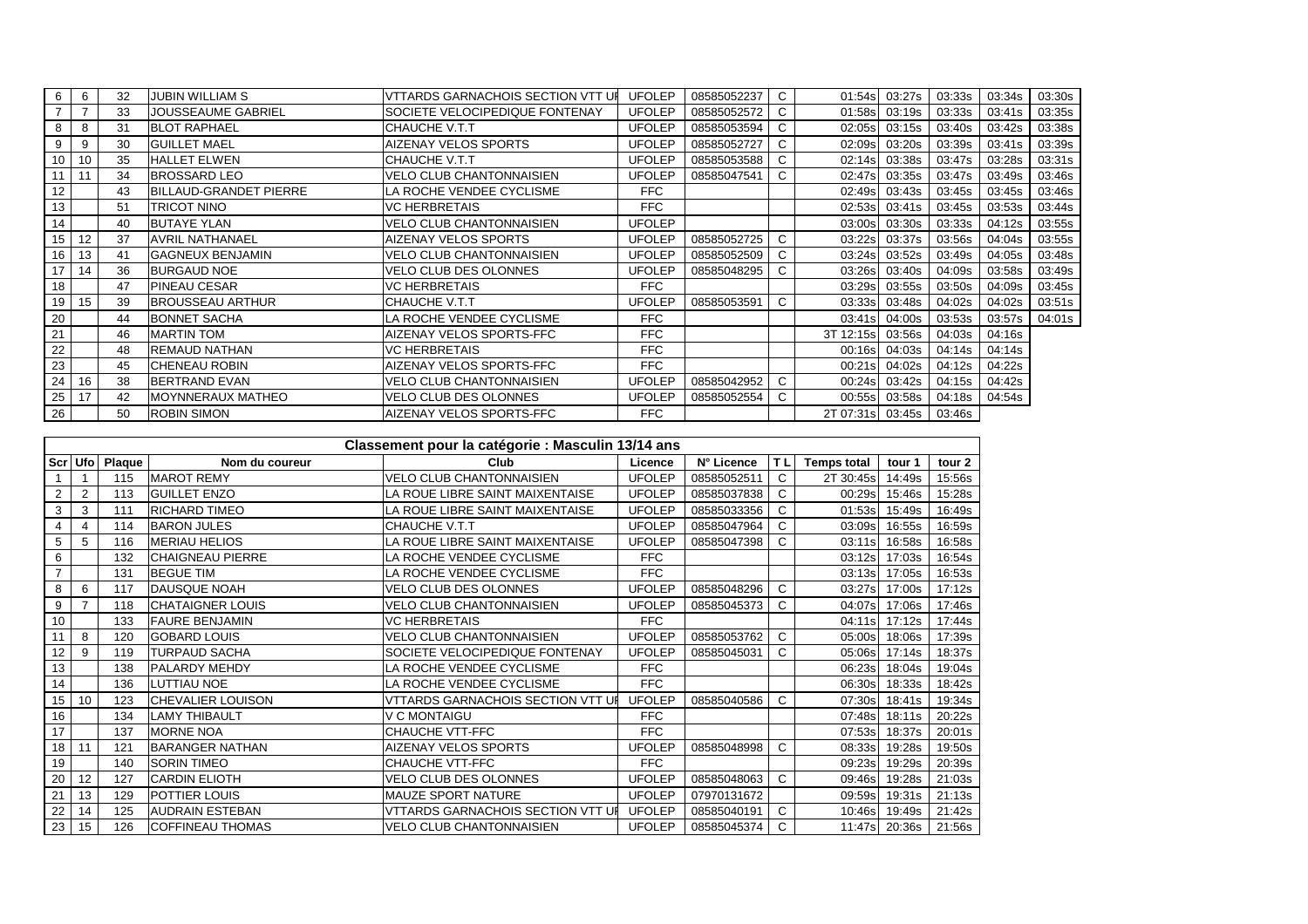| 24 |    | 139 | <b>ISAIBRON BAPTISTE</b> | <b>ICHAUCHE VTT-FFC</b>          | FFC           |             | 15:25sl   | 22:38s        | 23:32s |
|----|----|-----|--------------------------|----------------------------------|---------------|-------------|-----------|---------------|--------|
| 25 | 16 | 124 | <b>BLONDE MATHIS</b>     | <b>IVELO CLUB DES OLONNES</b>    | UFOLEP        | 08585052546 | 16:10s    | 22:56s        | 23:59s |
| 26 |    | 135 | LANDRY ELI               | <b>IVELO CLUB MONTAIGU</b>       | FFC           |             | 1T 29:40s | 29:40s        |        |
| 27 |    | 128 | <b>CLERJAUD NOA</b>      | <b>IVELO CLUB CHANTONNAISIEN</b> | <b>UFOLEP</b> | 08585040845 |           | 04:10s 33:50s |        |

|                 | Classement pour la catégorie : Masculin 15/16 ans |        |                           |                                          |               |             |     |                    |        |        |        |        |  |  |
|-----------------|---------------------------------------------------|--------|---------------------------|------------------------------------------|---------------|-------------|-----|--------------------|--------|--------|--------|--------|--|--|
|                 | Scr Ufo                                           | Plaque | Nom du coureur            | Club                                     | Licence       | N° Licence  | TL. | <b>Temps total</b> | tour 1 | tour 2 | tour 3 | tour 4 |  |  |
|                 |                                                   | 88     | <b>IDA SILVA BAPTISTE</b> | <b>IVELO CLUB MONTAIGU</b>               | <b>FFC</b>    |             |     | 4T 01:01:18s       | 14:27s | 15:39s | 15:11s | 16:01s |  |  |
|                 |                                                   | 82     | <b>GILET HUGO</b>         | VTTARDS GARNACHOIS SECTION VTT UP        | <b>UFOLEP</b> | 08585048691 |     | 00:44s             | 14:44s | 15:27s | 15:49s | 16:02s |  |  |
|                 |                                                   | 81     | <b>ROGER LUKAS</b>        | <b>CHAUCHE V.T.T</b>                     | <b>UFOLEP</b> | 08585048795 |     | 01:24s             | 14:56s | 15:38s | 15:59s | 16:09s |  |  |
|                 |                                                   | 90     | <b>LIMOUSIN COME</b>      | LA ROCHE VENDEE CYCLISME                 | FFC           |             |     | 02:11s             | 14:43s | 15:31s | 16:22s | 16:53s |  |  |
|                 | 3                                                 | 80     | <b>LAMBERT THEO</b>       | LA ROCHE VENDEE CYCLISME                 | <b>UFOLEP</b> | 08585050927 | U   | 03:53s             | 15:05s | 16:12s | 16:52s | 17:02s |  |  |
| 6               |                                                   | 83     | <b>GIRAUD REMI</b>        | <b>VTTARDS GARNACHOIS SECTION VTT UP</b> | <b>UFOLEP</b> | 08585053272 | C.  | 09:03s             | 16:09s | 17:47s | 18:08s | 18:17s |  |  |
|                 | 5                                                 | 84     | <b>HERBRETEAU GABRIEL</b> | <b>IVELO CLUB CHANTONNAISIEN</b>         | <b>UFOLEP</b> | 08585047579 |     | 11:03s             | 16:22s | 18:15s | 18:35s | 19:09s |  |  |
| 8               |                                                   | 89     | <b>DUJOUR FREDERIC</b>    | LA ROCHE VENDEE CYCLISME                 | <b>FFC</b>    |             |     | 16:38s             | 18:21s | 19:44s | 20:12s | 19:39s |  |  |
| 9               |                                                   | 87     | <b>BREMAUD JULIAN</b>     | SOCIETE VELOCIPEDIQUE FONTENAY           | <b>FFC</b>    |             |     | 22:16s             | 18:16s | 19:37s | 20:30s | 25:11s |  |  |
| 10 <sup>1</sup> | 6                                                 | 86     | <b>L'HUILLIER MATHEO</b>  | VELO CLUB DES OLONNES                    | <b>UFOLEP</b> | 08585048066 | C.  | 2T 01:04:51s       | 30:26s | 34:25s |        |        |  |  |

|                 | Classement pour la catégorie : Masculin 17/19 ans |                    |                          |                                           |               |             |     |                    |        |        |        |        |        |  |
|-----------------|---------------------------------------------------|--------------------|--------------------------|-------------------------------------------|---------------|-------------|-----|--------------------|--------|--------|--------|--------|--------|--|
|                 |                                                   | Scr   Ufo   Plaque | Nom du coureur           | Club                                      | Licence       | N° Licence  | 'TL | <b>Temps total</b> | tour   | tour 2 | tour 3 | tour 4 | tour 5 |  |
|                 |                                                   | 152                | <b>COGNE RONAN</b>       | BEAUPREAU VELO SPORT                      | FFC.          |             |     | 5T 01:17:52s       | 14:26s | 15:03s | 15:29s | 16:05s | 16:49s |  |
| 2               |                                                   | 156                | THIBAUDEAU JULES         | IVS CLISSONNAIS                           | <b>FFC</b>    |             |     | 00:08s             | 14:55s | 15:55s | 16:15s | 15:57s | 14:58s |  |
| 3               |                                                   | 142                | <b>BERRANGER CLEMENT</b> | VELO CLUB CHANTONNAISIEN                  | <b>UFOLEP</b> | 08585022873 | C   | 02:59s             | 14:57s | 15:26s | 16:40s | 16:29s | 17:19s |  |
|                 | $\overline{2}$                                    | 143                | <b>ALBERT ENZO</b>       | <b>IVTTARDS GARNACHOIS SECTION VTT UP</b> | <b>UFOLEP</b> | 08585040657 | C   | 03:21s             | 15:16s | 16:09s | 16:47s | 16:59s | 16:02s |  |
| 5               | 3                                                 | 149                | <b>CLEMENCON TRISTAN</b> | VELO CLUB DES OLONNES                     | <b>UFOLEP</b> | 08585044948 | C   | 04:29s             | 14:59s | 16:28s | 16:44s | 16:58s | 17:12s |  |
| 6               |                                                   | 153                | <b>DENIAUD NATHAN</b>    | IVS CLISSONNAIS                           | <b>FFC</b>    |             |     | 06:14s             | 15:26s | 17:13s | 17:19s | 17:08s | 17:00s |  |
|                 | -4                                                | 147                | <b>CRAIPEAU SAMUEL</b>   | <b>ISOCIETE VELOCIPEDIQUE FONTENAY</b>    | <b>UFOLEP</b> | 08585053075 | C   | 07:49sl            | 15:58s | 16:54s | 17:05s | 17:47s | 17:57s |  |
| 8               |                                                   | 154                | <b>RAULT DARIUS</b>      | IVS CLISSONNAIS                           | <b>FFC</b>    |             |     | 08:13sl            | 15:35s | 17:18s | 17:49s | 17:49s | 17:34s |  |
| 9               | 5                                                 | 146                | <b>IPEDASE JORDAN</b>    | <b>VELO CLUB DES OLONNES</b>              | <b>UFOLEP</b> | 08585045198 | C   | 11:30s             | 16:19s | 17:43s | 18:26s | 18:46s | 18:08s |  |
| 10 <sup>1</sup> | 6                                                 | 145                | <b>GALL EWEN</b>         | <b>VTTARDS GARNACHOIS SECTION VTT UF</b>  | <b>UFOLEP</b> | 08585046226 | C   | 12:42s             | 15:28s | 17:13s | 17:44s | 19:45s | 20:24s |  |
| 11              |                                                   | 155                | <b>ISOULLARD MATHIS</b>  | <b>VC HERBRETAIS</b>                      | <b>FFC</b>    |             |     | 19:41s             | 18:12s | 18:15s | 19:14s | 20:24s | 21:28s |  |
| 12 <sub>1</sub> |                                                   | 148                | <b>BERTON MAXIME</b>     | <b>ICYCLO CLUB SERIGNE</b>                | <b>UFOLEP</b> | 08585042857 | C   | 4T 01:21:53s       | 16:58s | 19:01s | 21:00s | 24:54s |        |  |
| 13 <sup>1</sup> | 8                                                 | 150                | <b>IPIVETEAU ROMAIN</b>  | <b>CHAUCHE V.T.T</b>                      | <b>UFOLEP</b> | 08585047972 |     | 01:50s             | 17:59s | 20:27s | 21:58s | 23:19s |        |  |

|    | Classement pour la catégorie : Masculin 20/29 ans                                                                                                        |    |                               |                                           |               |             |   |              |        |        |        |        |        |        |
|----|----------------------------------------------------------------------------------------------------------------------------------------------------------|----|-------------------------------|-------------------------------------------|---------------|-------------|---|--------------|--------|--------|--------|--------|--------|--------|
|    | Scr Ufo Plaque<br><b>Temps total</b><br>TL.<br>Club<br>N° Licence<br>tour 5<br>Nom du coureur<br>tour 6<br>Licence<br>tour 2<br>tour<br>tour 3<br>tour 4 |    |                               |                                           |               |             |   |              |        |        |        |        |        |        |
|    |                                                                                                                                                          | 40 | <b>GUILLAUD VALENTIN</b>      | <b>ITEAM GUEVEL IMMOBILIER</b>            | <b>FFC</b>    |             |   | 6T 01:20:32s | 12:22s | 12:55s | 13:31s | 13:51s | 14:10s | 13:43s |
|    |                                                                                                                                                          | 38 | <b>RIVALIN MALVIN</b>         | <b>IVTTARDS GARNACHOIS SECTION VTT UP</b> | <b>UFOLEP</b> | 08585025426 | C | 02:16s       | 13:04s | 13:35s | 13:41s | 13:52s | 14:04s | 14:32s |
|    |                                                                                                                                                          | 39 | <b>ICLEMENCEAU ENGUERRAND</b> | <b>TEAM ARDBIKE</b>                       | <b>FFC</b>    |             |   | 06:00s       | 13:31s | 14:15s | 14:34s | 14:36s | 14:29s | 15:07s |
|    |                                                                                                                                                          | 33 | <b>GAMBERT YVAN</b>           | <b>IVTTARDS GARNACHOIS SECTION VTT U</b>  | <b>UFOLEP</b> | 08585053658 | C | 15:37s       | 15:29s | 15:42s | 16:21s | 16:18s | 15:41s | 16:38s |
|    |                                                                                                                                                          | 32 | <b>MICHAUD THOMAS</b>         | <b>ASSOCIATION CYCLISTE MELLETOISE</b>    | <b>UFOLEP</b> | 08585042553 |   | 18:34s       | 14:52s | 15:33s | 16:05s | 16:38s | 16:30s | 19:28s |
|    |                                                                                                                                                          | 31 | <b>BAUDOUIN LEO</b>           | <b>CYCLO CLUB SERIGNE</b>                 | <b>UFOLEP</b> | 08585027133 |   | 5T 01:24:05s | 15:26s | 15:57s | 16:39s | 17:42s | 18:21s |        |
|    |                                                                                                                                                          | 43 | <b>TRIPON CHARLES-ANTOINE</b> | AIZENAY VELOS SPORTS-FFC                  | <b>FFC</b>    |             |   | 00:01s       | 15:37s | 15:58s | 16:28s | 17:42s | 18:21s |        |
|    |                                                                                                                                                          | 41 | <b>PIVETEAU JULES</b>         | AIZENAY VELOS SPORTS-FFC                  | <b>FFC</b>    |             |   | 02:03s       | 16:27s | 16:23s | 16:56s | 17:52s | 18:30s |        |
|    | 5                                                                                                                                                        | 37 | BRIANCEAU SYLVAIN             | <b>IVELO CLUB CHANTONNAISIEN</b>          | <b>UFOLEP</b> | 08585032487 | C | 08:36s       | 15:20s | 16:54s | 18:44s | 19:37s | 22:06s |        |
| 10 | 6                                                                                                                                                        | 34 | <b>BAPTISTE GREGORY</b>       | SOCIETE VELOCIPEDIQUE FONTENAY            | <b>UFOLEP</b> | 08585031482 |   | 10:34s       | 17:19s | 18:20s | 19:13s | 19:54s | 19:53s |        |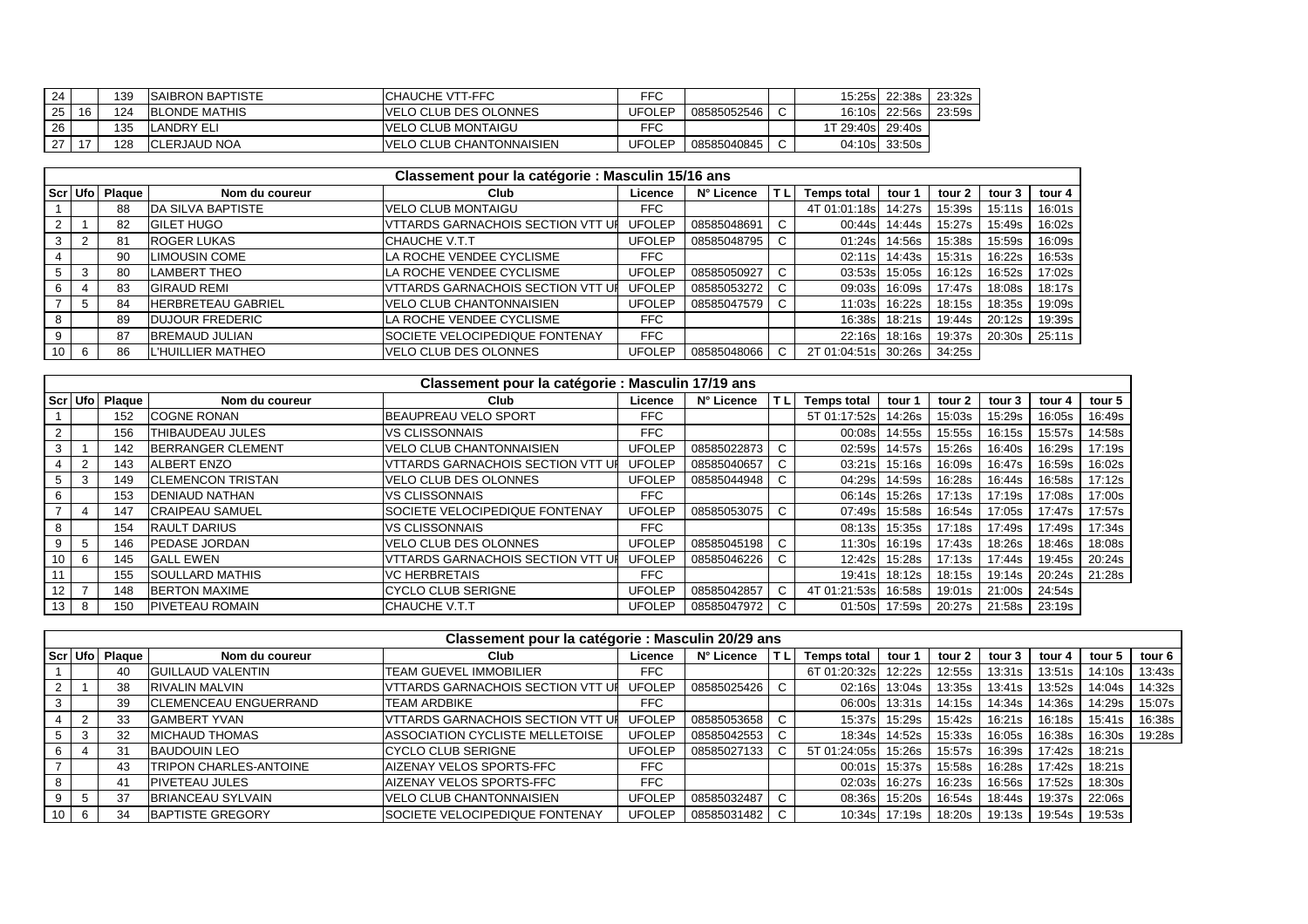|    |    | <b>BERTON RYAN</b>     | <b>ICYCLO CLUB SERIGNE</b>             | <b>UFOLEP</b> | 08585045201 |                               |               | 22:07s 18:36s 20:21s |        |        | $120:26s$   21:12s   22:04s | temps rectifié |
|----|----|------------------------|----------------------------------------|---------------|-------------|-------------------------------|---------------|----------------------|--------|--------|-----------------------------|----------------|
| 12 | 44 | <b>IGUEDON MATTEO</b>  |                                        |               |             | 4T 01:26:07sl 19:08s   21:37s |               |                      | 21:52s | 23:30s |                             |                |
| 13 |    | <b>POUCLET NICOLAS</b> | VELO CLUB DES OLONNES                  | <b>UFOLEP</b> | 08585046264 |                               | 00:27s 18:55s | 22:03s               | 22:16s | 23:20s |                             |                |
| 14 |    | <b>ICANTIN MAXIME</b>  | <b>ISOCIETE VELOCIPEDIQUE FONTENAY</b> | UFOLEP        | 08585053652 | 2T 34:40s 15:49s              |               | 18:51s               |        |        |                             |                |

|                | Classement pour la catégorie : Masculin 30/39 ans |                |                            |                                   |               |             |    |                    |        |        |        |        |        |        |
|----------------|---------------------------------------------------|----------------|----------------------------|-----------------------------------|---------------|-------------|----|--------------------|--------|--------|--------|--------|--------|--------|
|                |                                                   | Scr Ufo Plaque | Nom du coureur             | Club                              | Licence       | N° Licence  | ΤL | <b>Temps total</b> | tour 1 | tour 2 | tour 3 | tour 4 | tour 5 | tour 6 |
|                |                                                   | 220            | <b>CHANTREAU JULIEN</b>    | VTTARDS GARNACHOIS SECTION VTT UI | <b>UFOLEP</b> | 08585032529 | C  | 6T 01:22:04s       | 13:23s | 13:16s | 13:35s | 14:02s | 13:58s | 13:50s |
| $\overline{2}$ | $\overline{2}$                                    | 232            | <b>HAMON KEVIN</b>         | DESTINATION MOUTAIN BIKE RACE     | <b>UFOLEP</b> | 07970162057 |    | 06:21s             | 14:24s | 14:45s | 14:38s | 14:43s | 15:01s | 14:54s |
| 3              | 3                                                 | 223            | <b>JOUSSEAUME FRANCOIS</b> | SOCIETE VELOCIPEDIQUE FONTENAY    | <b>UFOLEP</b> | 08585052571 | C  | 06:55s             | 14:26s | 14:55s | 14:53s | 14:56s | 15:00s | 14:49s |
| 4              |                                                   | 225            | JOUSSEAUME NICOLAS         | SOCIETE VELOCIPEDIQUE FONTENAY    | <b>UFOLEP</b> | 08585052573 | C  | 07:10s             | 14:27s | 14:39s | 15:05s | 14:51s | 15:08s | 15:04s |
| 5              | 5                                                 | 222            | <b>ROCHEREAU HUGO</b>      | VITARDS GARNACHOIS SECTION VTT UI | <b>UFOLEP</b> | 08585038059 | C  | 07:39s             | 14:22s | 14:53s | 14:34s | 14:59s | 15:24s | 15:31s |
| 6              | 6                                                 | 221            | <b>ISINGEOT RODOLPHE</b>   | IST JEAN DE MONTS VENDEE CYCLISME | <b>UFOLEP</b> | 08585048373 | C  | 10:45s             | 14:20s | 14:56s | 14:53s | 15:23s | 16:18s | 16:59s |
| $\overline{7}$ |                                                   | 224            | <b>ISINGEOT GEOFFREY</b>   | ST JEAN DE MONTS VENDEE CYCLISME  | <b>UFOLEP</b> | 08585037842 | C  | 14:23s             | 14:31s | 15:09s | 15:57s | 16:28s | 17:05s | 17:17s |
| 8              | 8                                                 | 228            | <b>FONTI ANTHONY</b>       | IST JEAN DE MONTS VENDEE CYCLISME | <b>UFOLEP</b> | 08585051306 | C  | 5T 01:22:07s       | 15:38s | 16:05s | 16:41s | 16:48s | 16:55s |        |
| 9              | 9                                                 | 226            | <b>GAUTRON YANNICK</b>     | SOCIETE VELOCIPEDIQUE FONTENAY    | <b>UFOLEP</b> | 08585047787 | C  | 00:01s             | 15:24s | 16:16s | 16:39s | 16:52s | 16:57s |        |
| 10             | 10                                                | 231            | <b>GARREAU ROMAIN</b>      | MAUZE SPORT NATURE                | <b>UFOLEP</b> | 07947354396 |    | 01:09s             | 15:45s | 16:12s | 16:48s | 17:11s | 17:20s |        |
| 11             |                                                   | 236            | <b>COULON JULIEN</b>       | CHAUCHE VTT-FFC                   | <b>FFC</b>    |             |    | 01:26s             | 16:05s | 16:29s | 16:27s | 17:04s | 17:28s |        |
| 12             |                                                   | 230            | <b>GUIBERT PIERRE</b>      | <b>VELO CLUB DES OLONNES</b>      | <b>UFOLEP</b> | 08585053698 | C  | 02:35s             | 15:43s | 16:37s | 17:22s | 17:29s | 17:31s |        |
| 13             | 12                                                | 227            | <b>OIRY ROMAIN</b>         | IST JEAN DE MONTS VENDEE CYCLISME | <b>UFOLEP</b> | 08585035828 | C  | 02:42s             | 16:12s | 16:52s | 16:59s | 17:29s | 17:17s |        |
| 14             |                                                   | 237            | <b>DARAS NICOLAS</b>       | NON LICENCIE                      | <b>FFC</b>    |             |    | 03:11s             | 17:07s | 16:20s | 17:01s | 17:17s | 17:33s |        |
| 15             |                                                   | 238            | <b>IPEPIN ARNAUD</b>       | LES SABLES VENDEE CYCLISME-FFC    | <b>FFC</b>    |             |    | 03:45s             | 16:28s | 16:41s | 16:52s | 17:36s | 18:15s |        |
| 16             | 13                                                | 233            | <b>LORMEAU ANTHONY</b>     | VITARDS GARNACHOIS SECTION VTT UI | <b>UFOLEP</b> | 08585048991 | C  | 06:24s             | 17:13s | 17:21s | 17:39s | 18:14s | 18:04s |        |
| 17             | 14                                                | 229            | <b>BILLET FABIEN</b>       | IST JEAN DE MONTS VENDEE CYCLISME | <b>UFOLEP</b> | 08585032179 | C  | 07:33s             | 16:40s | 18:01s | 18:42s | 18:15s | 18:02s |        |
| 18             |                                                   | 235            | <b>BLANCHARD VINCENT</b>   | VS COUERONNAIS                    | <b>FFC</b>    |             |    | 08:07s             | 17:33s | 17:55s | 18:00s | 18:59s | 17:47s |        |
| 19             |                                                   | 234            | BELLANGER JOHANN           | CHAUCHE VTT-FFC                   | <b>FFC</b>    |             |    | 2T 33:12s          | 16:31s | 16:41s |        |        |        |        |

|    | Classement pour la catégorie : Masculin 40/49 ans                                                                                                         |    |                          |                                          |               |             |   |              |        |        |        |        |        |        |
|----|-----------------------------------------------------------------------------------------------------------------------------------------------------------|----|--------------------------|------------------------------------------|---------------|-------------|---|--------------|--------|--------|--------|--------|--------|--------|
|    | Scr Ufo Plaque<br>Nom du coureur<br>ΤI<br><b>Temps total</b><br>tour 2<br>tour 5<br>Club<br>N° Licence<br>tour 3<br>Licence<br>tour 6<br>tour 1<br>tour 4 |    |                          |                                          |               |             |   |              |        |        |        |        |        |        |
|    |                                                                                                                                                           | 20 | <b>GENDRE GUILLAUME</b>  | <b>VTTARDS GARNACHOIS SECTION VTT UF</b> | <b>UFOLEP</b> | 08585048990 | C | 6T 01:35:35s | 16:13s | 15:33s | 16:04s | 16:07s | 15:42s | 15:56s |
|    |                                                                                                                                                           | 39 | <b>GIRAUD FABIEN</b>     | <b>VC CHANTONNAISIEN-FFC</b>             | FFC           |             |   | 01:42s       | 16:27s | 16:10s | 15:56s | 16:18s | 16:11s | 16:15s |
|    |                                                                                                                                                           | 40 | <b>GRANGEIEU MATH</b>    | <b>IEC BOUGUENAISIEN</b>                 | <b>FFC</b>    |             |   | 02:55s       | 17:05s | 16:07s | 16:20s | 16:14s | 16:26s | 16:18s |
|    |                                                                                                                                                           | 42 | <b>PERDRIEAU ROMARIC</b> | <b>VTTARDS GARNACHOIS SECTION VTT UP</b> | FFC           |             |   | 03:05s       | 16:57s | 16:17s | 16:16s | 16:22s | 16:28s | 16:20s |
|    |                                                                                                                                                           | 22 | <b>GAGNEUX ERIC</b>      | <b>VELO CLUB CHANTONNAISIEN</b>          | <b>UFOLEP</b> | 08585002929 | C | 04:56s       | 17:02s | 16:21s | 16:34s | 16:28s | 16:58s | 17:08s |
|    | 3                                                                                                                                                         | 25 | <b>MERIAU BENOIT</b>     | LA ROUE LIBRE SAINT MAIXENTAISE          | <b>UFOLEP</b> | 08585021651 | C | 06:04s       | 17:39s | 16:14s | 16:48s | 17:03s | 16:57s | 16:58s |
|    |                                                                                                                                                           | 27 | <b>MASSOT JOHNNY</b>     | <b>VELO CLUB CHANTONNAISIEN</b>          | <b>UFOLEP</b> | 08585018926 | С | 06:53s       | 17:57s | 16:27s | 16:42s | 17:01s | 17:34s | 16:47s |
|    | 5                                                                                                                                                         | 23 | <b>BONNEAU RAYNALD</b>   | <b>VTTARDS GARNACHOIS SECTION VTT UF</b> | <b>UFOLEP</b> | 08585025303 | C | 07:07s       | 17:06s | 16:22s | 16:30s | 17:38s | 18:06s | 17:00s |
|    | 6                                                                                                                                                         | 28 | <b>DURAND GAETAN</b>     | <b>VELO CLUB DES OLONNES</b>             | <b>UFOLEP</b> | 08585043493 | C | 07:30s       | 18:01s | 16:35s | 17:06s | 17:18s | 17:00s | 17:05s |
| 10 |                                                                                                                                                           | 35 | <b>RABILLER FREDDY</b>   | LA ROUE LIBRE SAINT MAIXENTAISE          | <b>UFOLEP</b> | 08585021217 | C | 07:32s       | 17:51s | 16:25s | 17:12s | 17:27s | 17:06s | 17:06s |
|    | 8                                                                                                                                                         | 37 | <b>POTTIER FABRICE</b>   | <b>IMAUZE SPORT NATURE</b>               | <b>UFOLEP</b> | 07970122175 |   | 09:22s       | 17:14s | 16:42s | 17:15s | 17:41s | 17:12s | 18:53s |
| 12 | 9                                                                                                                                                         | 21 | <b>GOUNORD EMMANUEL</b>  | <b>VELO CLUB CHANTONNAISIEN</b>          | <b>UFOLEP</b> | 08585033358 | C | 09:24s       | 17:10s | 17:08s | 17:27s | 17:33s | 17:32s | 18:09s |
| 13 | 10                                                                                                                                                        | 24 | <b>GALL ERWAN</b>        | <b>VTTARDS GARNACHOIS SECTION VTT UF</b> | <b>UFOLEP</b> | 08585048690 | C | 10:33s       | 18:09s | 17:42s | 17:51s | 17:50s | 17:14s | 17:22s |
| 14 | 11                                                                                                                                                        | 26 | YOU CEDRIC               | <b>VELO CLUB CHANTONNAISIEN</b>          | <b>UFOLEP</b> | 08585052513 |   | 10:49s       | 18:00s | 16:42s | 17:39s | 17:22s | 18:05s | 18:36s |
| 15 | 12                                                                                                                                                        | 36 | <b>IREMPILLON JULIEN</b> | <b>VELO CLUB CHANTONNAISIEN</b>          | <b>UFOLEP</b> | 08585046147 | C | 15:39s       | 18:13s | 18:04s | 18:03s | 18:22s | 18:49s | 19:43s |
| 16 | 13                                                                                                                                                        | 31 | <b>PALVADEAU MICHAEL</b> | IST JEAN DE MONTS VENDEE CYCLISME        | <b>UFOLEP</b> | 08585053630 | C | 5T 01:37:22s | 19:49s | 19:09s | 19:21s | 19:21s | 19:42s |        |
| 17 |                                                                                                                                                           | 38 | <b>BONNEAU MICKAEL</b>   | LES SABLES VENDEE CYCLISME-FFC           | FFC           |             |   | 00:02s       | 18:52s | 19:48s | 19:36s | 19:18s | 19:50s |        |